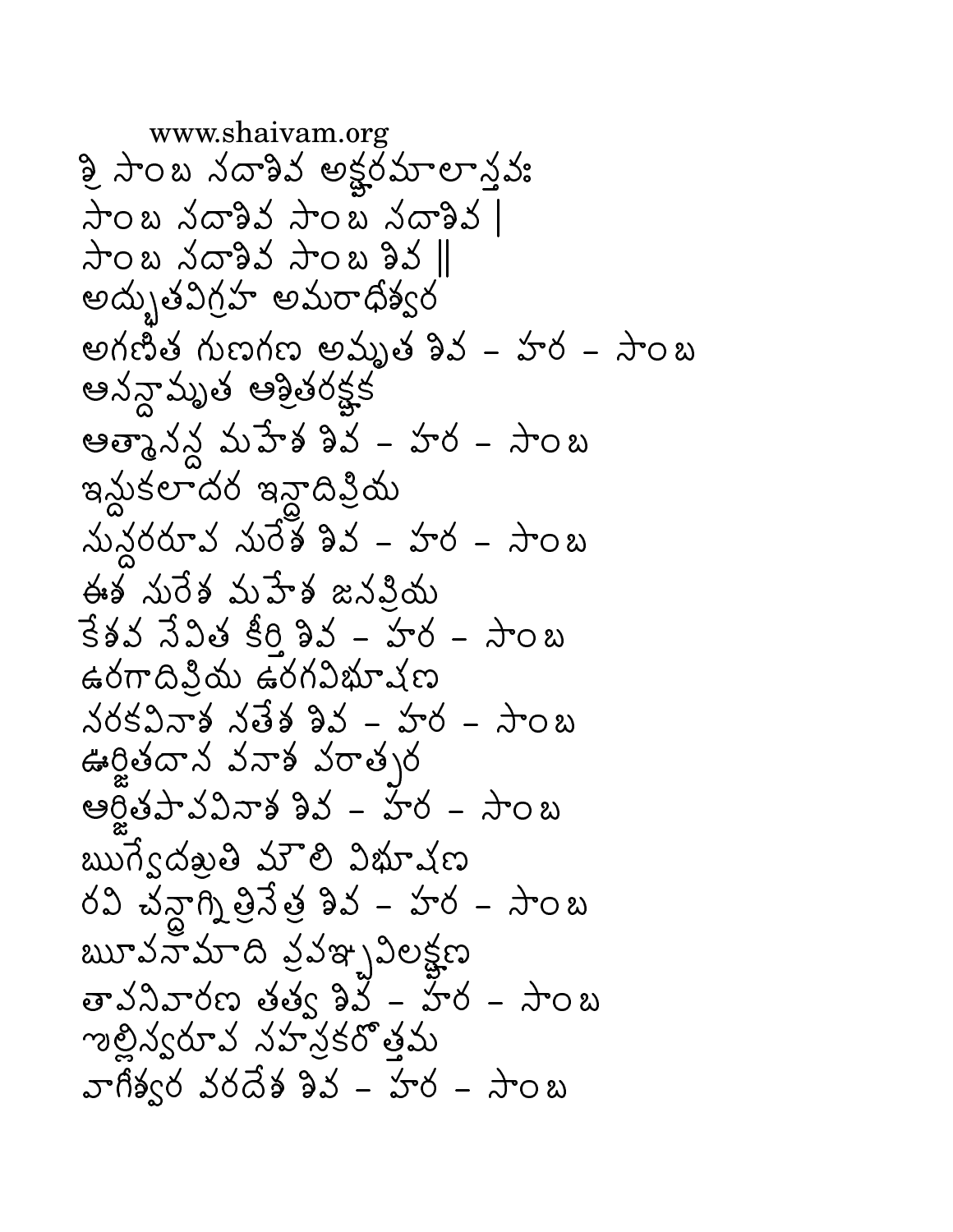ౡతాధిశ్వర రూవవియ హర  $3\sigma$ నవియ వేద్య శివ – హర – సాంబ పకానేక వ్వరూవ నదాశివ భోగాదిన్రియ వూర్ణ శివ - హర - సాంబ ఐశ్వర్యాశ్రయ చిన్మ్ర చిద్ధన నచ్చిదానన్ద నురేశ శివ $-$  హర $-$  సాంబ ఓఙ్కారవ్రియ ఉరగవిభూషణ హ్రీ జ్కారన్లియ ఈశ శివ – హర – సాంబ ఔరనలాలిత అనకనాశన  $78336$  868 23 - 50 - 202 అంబరవాన చిదంబర నాయక తుంబురు నారద సేవ్య శివ – హర – సాంబ ఆహారప్రియ అష్ట దిగిశ్వర యోగిహృది ప్రియవాన శివ - హర - సాంబ కమలా హ్రజిత్ కెలా నవియ ఖడ్గఖాల మృగ టఙ్కిధనుర్ధర  $35.500 - 33.583 - 56 - 308$ గంగా గిరినుత వల్లభ శఙ్కర మాతకభంజన పాతకనాశన దనజనప్రియ దీప్తి శివ – హర – సాంబ జావ్లా న్యయా పాన్న జనాశ్రమ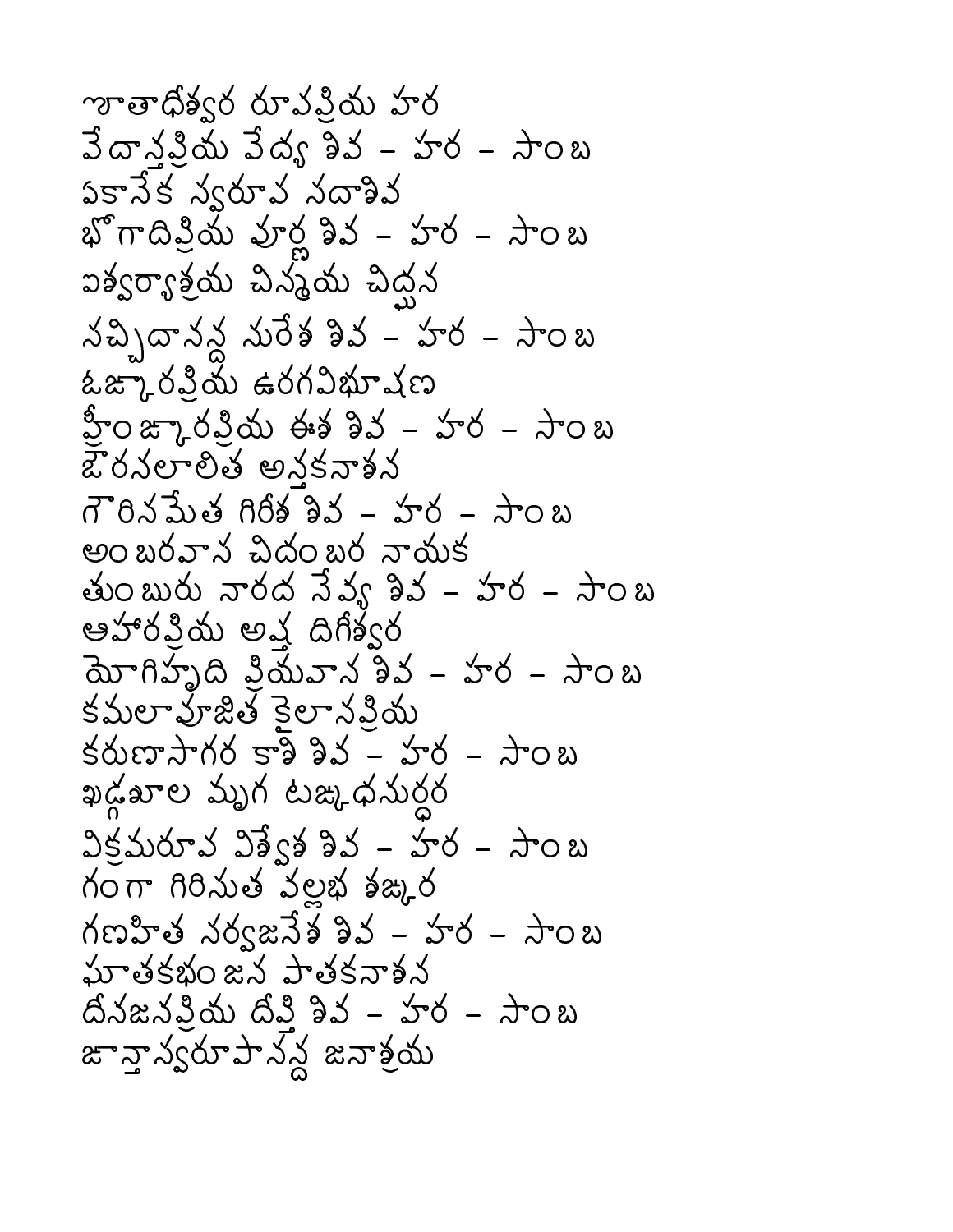$3$ దన్వరూవ వేద్య శివ – హర – సాంబ చల్లవినాశన నకలజనప్రియ  $\omega$  per  $\frac{1}{2}$   $\frac{1}{2}$   $\frac{1}{2}$   $\frac{1}{2}$   $\frac{1}{2}$   $\frac{1}{2}$   $\frac{1}{2}$   $\frac{1}{2}$   $\frac{1}{2}$   $\frac{1}{2}$   $\frac{1}{2}$   $\frac{1}{2}$   $\frac{1}{2}$   $\frac{1}{2}$   $\frac{1}{2}$   $\frac{1}{2}$   $\frac{1}{2}$   $\frac{1}{2}$   $\frac{1}{2}$   $\frac{1}{2}$   $\frac{1}{2}$   $\$ ఛత్రకిరీట నుకుణ్ణల శొభిత వుత్రవ్రియ భువనేశ శివ – హర – సాంబ జన్మజరా మృత్యాది వినాశన  $\frac{1}{2}$   $\frac{1}{2}$   $\frac{1}{2}$   $\frac{1}{2}$   $\frac{1}{2}$   $\frac{1}{2}$   $\frac{1}{2}$   $\frac{1}{2}$   $\frac{1}{2}$   $\frac{1}{2}$   $\frac{1}{2}$   $\frac{1}{2}$   $\frac{1}{2}$   $\frac{1}{2}$   $\frac{1}{2}$   $\frac{1}{2}$   $\frac{1}{2}$   $\frac{1}{2}$   $\frac{1}{2}$   $\frac{1}{2}$   $\frac{1}{2}$   $\frac{1}{2}$  యఙ్కారప్రియ భృం గిరిటప్రియ ఓఙ్కారేశ్వర విశ్వేశ శివ – హర – సాంబ ఞానాఞాన వినాశన నిర్మల  $63x330$   $6332 - 56 - 308$ టఙ, న్వరూవ నహన్లకరోత్తమ వాగిశ్వర వరదేశ శివ - హర - సాంబ ఠక్కాద్యాయుధ సేవిత నురగణ లావణ్యామృత లనిత శివ – హర – సాంబ  $\omega$  สมรับสังค์ พร้องสับสังค అంబరవాన చిదేక శివ - హర - సాంబ ఢం ఢం డమరుక ధరణీనిక్సల డుం ఢివినాయక్క నేవ్వ శివ – హర – సాంబ ပေးပေးပွားပွားကို အသက်ပါ  $\Delta$ తజ $\Delta$ వూత  $\Delta$ నాథ శివ - హర - సాంబ తత్వమస్యాది వాక్యార్థ న్వరూవ నిత్య న్వరూవ నిజే శ శివ – హర – సాంబ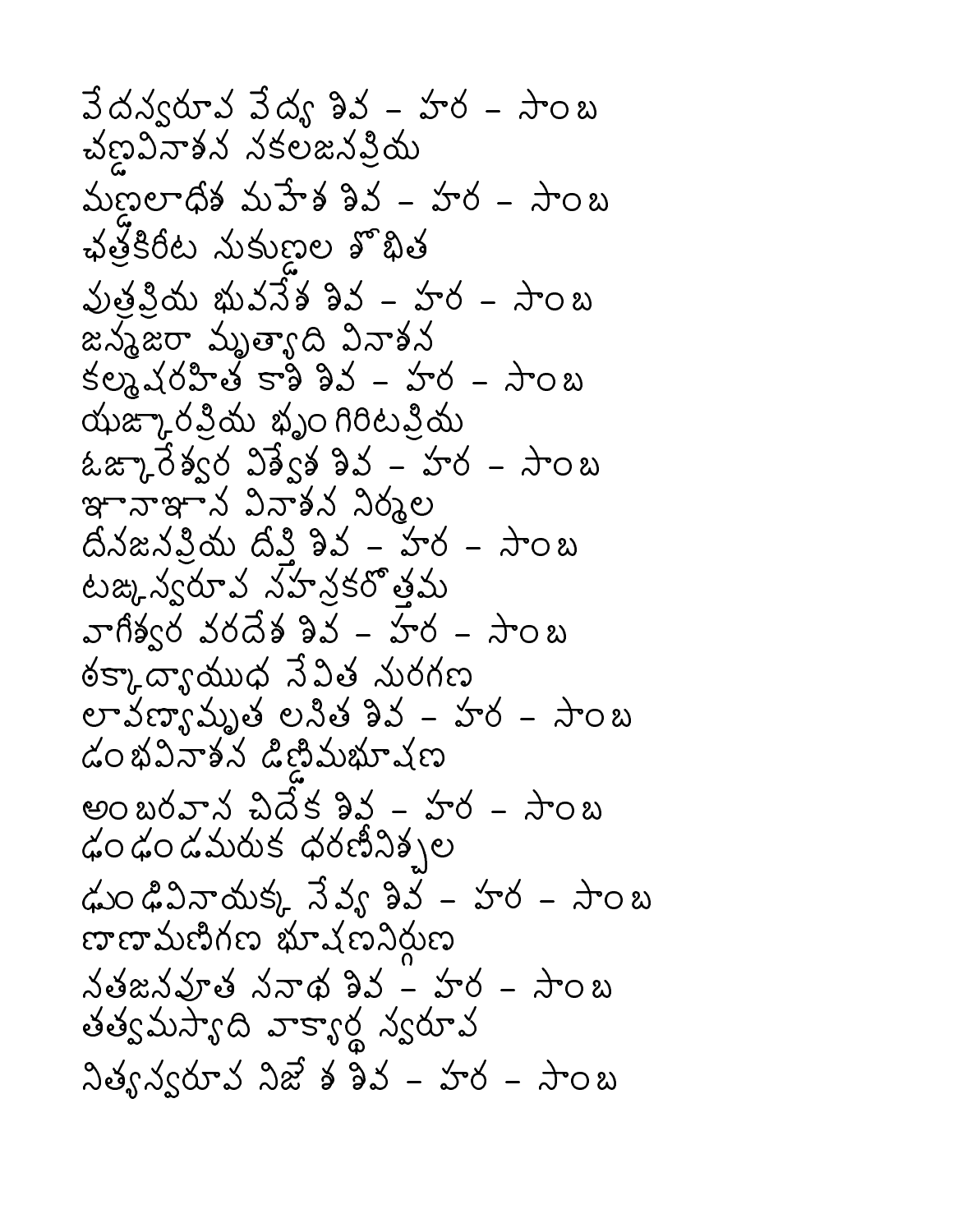స్థావరజం గమ భువనవిలక్షణ తావనివారణ తత్వ శివ – హర – సాంబ ด้วิวิสรัส ด้ริยังมัธิสั చన్న లే విత చరణ శివ – హర – సాంబ  $\phi$ రణిధరఖభ ధవళవిభానిత  $\phi$ నదాదివియ దాన శివ – హర – సాంబ నళినవిలో చన నటనమనో హర అశిఉలభూషణ అమృత శివ – హర – సాంబ పార్వతినాయక వన్న గభూషణ వరమానన్ద వరేశ శివ – హర – శాంబ పాలవిలోచన భామకోటివభ హాలాహలధర అమృత శివ - హర - సాంబ బన్ద పెూచన బృహతీపావన న్కన్టాదిప్రియ కనక శివ – హర – సాంబ భన్నవిలే వన భవభయమోచన  $2\lambda$  మరూవ  $33\lambda$  శివ – హర – సాంబ మన్మథనాశన మధురానాయక మన్దరవర్వతవాన శివ – హర – సాంబ యతీజన హృదయాధినివాన విధివిష్ణాంది నురేశ శివ – హర – సాంబ లఙ్కాధిశ్వర మరగణ సేవిత లావణ్యామృత లనిత శివ – హర – సాంబ వరదాభయకర వానుకిభూచణ